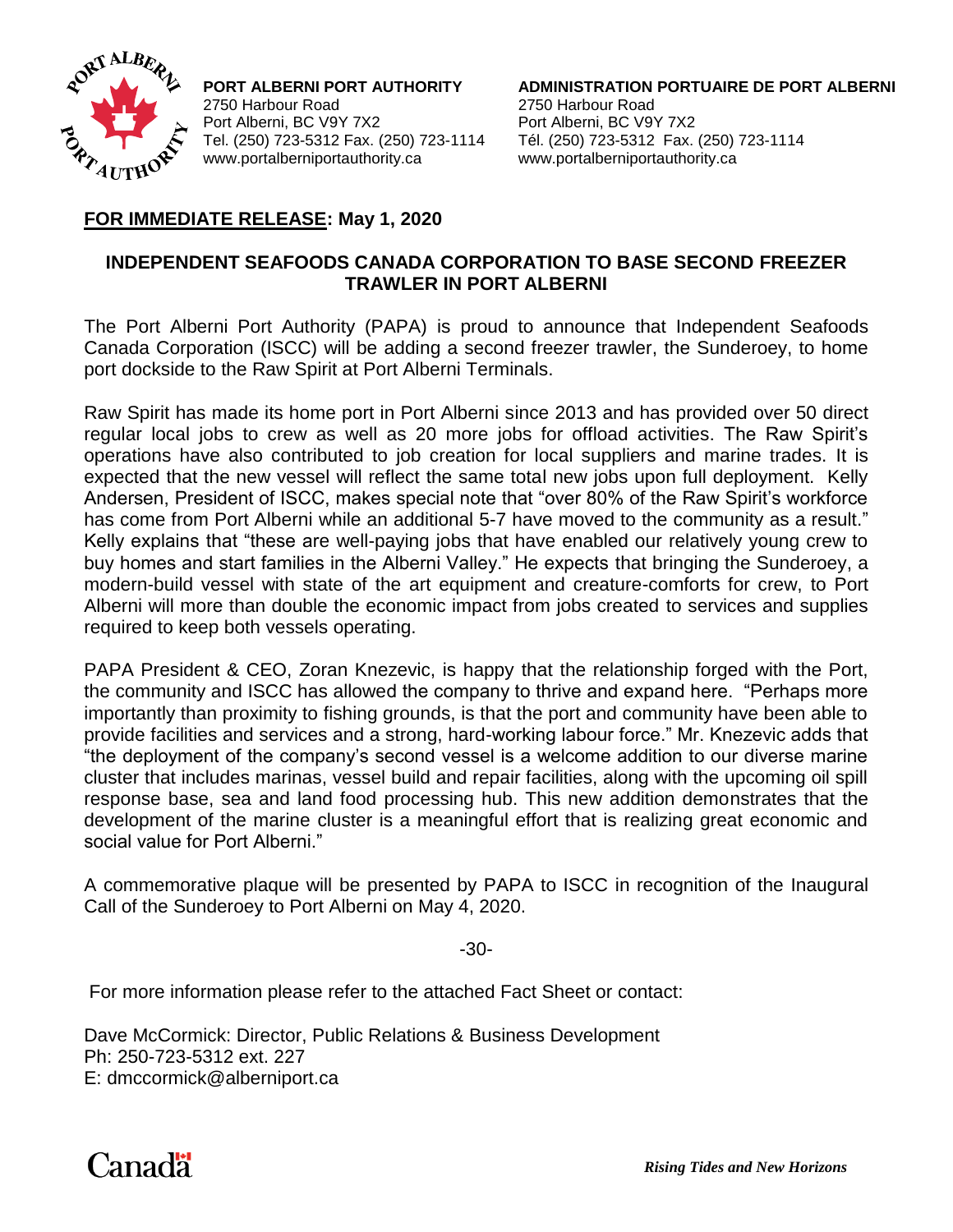

2750 Harbour Road 2750 Harbour Road Port Alberni, BC V9Y 7X2 Port Alberni, BC V9Y 7X2 www.portalberniportauthority.ca www.portalberniportauthority.ca

**PORT ALBERNI PORT AUTHORITY ADMINISTRATION PORTUAIRE DE PORT ALBERNI** Tel. (250) 723-5312 Fax. (250) 723-1114 Tél. (250) 723-5312 Fax. (250) 723-1114

## **INDEPENDENT SEAFOODS CANADA CORPORATION FACT SHEET**

- Independent Seafoods Canada Corporation (ISCC) was incorporated in 2012
- $\div$  The ISCC Raw Spirit made Port Alberni Terminals its home port in 2013
- $\div$  ISCC selected Port Alberni as its home port because of its close proximity to fishing grounds and the community's strong labour force
- $\div$  The Raw Spirit currently employs 50 on board crew and an additional 20 onshore for offloads
- ISCC's newest Freezer Trawler, the Sunderoey will double the amount of employment
- The types of jobs involved with ISCC's operations include:
	- Captain, Mate
	- Chief Engineer, 2<sup>nd</sup> Engineer, Oiler
	- Bosuns
	- Factory Manager, Assistant Factory Manager
	- Lead Hands,
	- Factory
	- Cooks, Stuarts
	- Offload General Labour
- $\cdot \cdot$  The following training and qualifications are required for ISCC jobs:
	- Bridge and Engineering crew: advanced training through Transport Canada
	- Factory manager : First Aid and MED's ( marine emergency duties )
	- Bosuns: MED's
	- Cooks: Med's and First Aid preferred
	- Factory: Med's preferred.
- More than 80% of all ISCC crew are from the Alberni Valley with the remaining having been attracted to the community. ISCC expects to continue to hire from the local labour pool to crew the Sunderoey
- About the Sunderoey:
	- Length: 56.4 metres
	- Tonnage: 1874 Gross Tonnes
	- Cargo Capacity: 573 Tonnes
	- Required Operational Crew: 26 persons per trip
	- Crew Accommodations: 28 persons